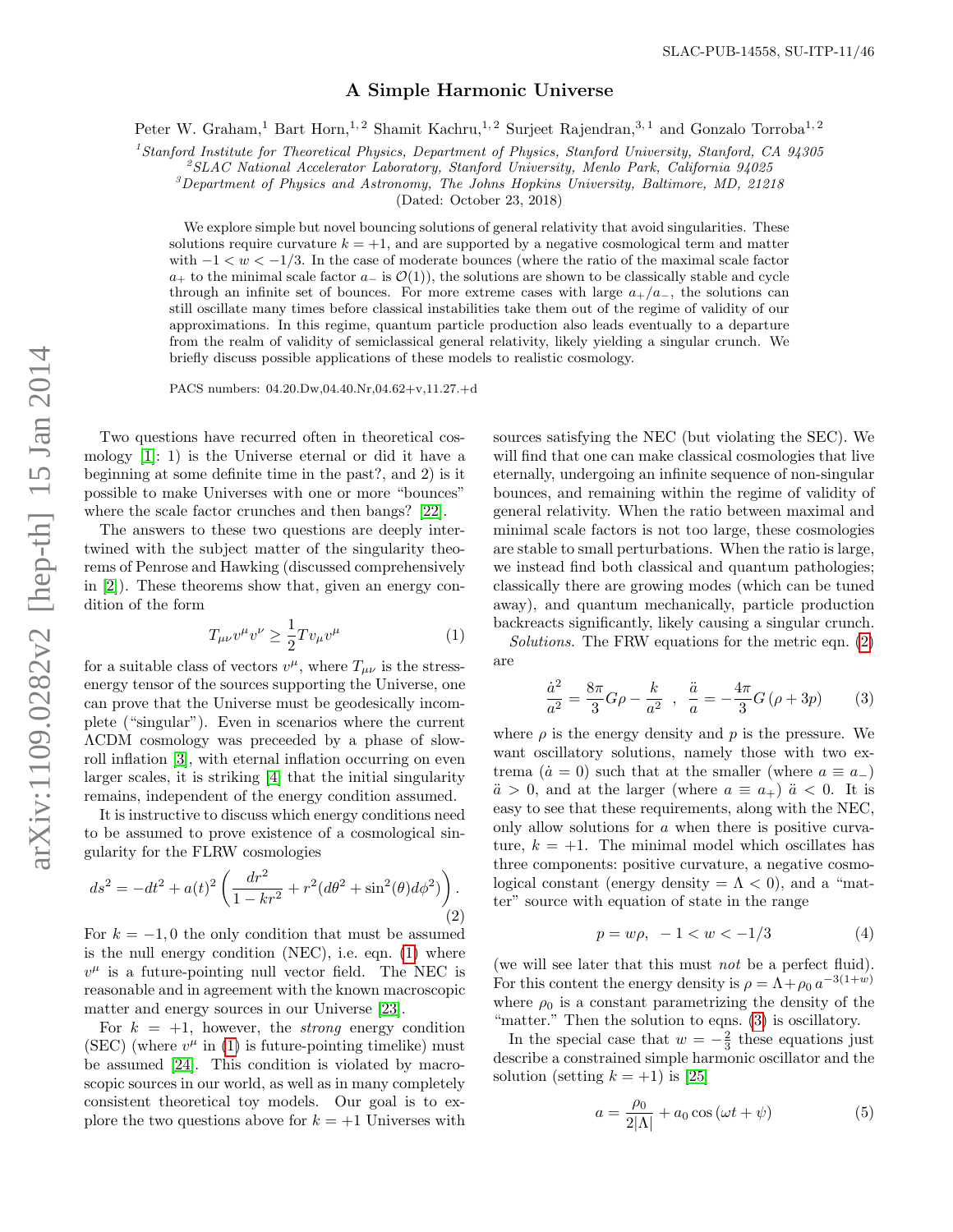where  $\psi$  is an arbitrary phase and

$$
\omega \equiv \sqrt{\frac{8\pi}{3}G|\Lambda|}, \ a_0 \equiv \frac{1}{2|\Lambda|} \sqrt{\frac{3\Lambda}{2\pi G} + \rho_0^2}.
$$
 (6)

This requires  $\rho_0^2 \geq \frac{3}{2\pi}$ |Λ|  $\frac{A}{G}$  for positivity of the radicand. Note that the Universe is static when this condition is saturated, though this requires a fine-tuning. In the opposite limit,  $\frac{\rho_0^2}{\Lambda} \to \infty$ , the ratio of the maximum to the minimum sizes  $a_{+}/a_{-}$  of the Universe goes to infinity.

It is useful to switch to conformal time  $\eta$ , where  $d\eta^2 =$  $dt^2/a(t)^2$ . Defining

$$
\gamma \equiv \frac{3|\Lambda|}{2\pi G\rho_0^2} \tag{7}
$$

the solution for the scale factor [\(5\)](#page-0-3) becomes

$$
a(\eta) = \frac{1}{\omega} \frac{\sqrt{\gamma}}{1 - \sqrt{1 - \gamma} \cos(\eta)}.
$$
 (8)

Here  $\omega$  is the frequency of oscillations given in [\(5\)](#page-0-3), and we have set  $\psi = 0$ . Notice that  $\gamma \approx 4a_{-}/a_{+}$  for small  $\gamma$ .

Stability. There are several simple stability issues we discuss here. (See e.g. [\[6\]](#page-4-8) for a discussion of the corresponding stability issues in the Einstein static Universe.) First of all, the "matter" source in Eqn. [\(4\)](#page-0-4) may itself present dangers. In fact the canonical source which behaves this way, a perfect fluid, would present a serious problem. To see this, recall that for scalar perturbations, one considers a more general metric

$$
ds^{2} = a(\eta)^{2} \left[ -(1 + 2\Phi(\eta, x))d\eta^{2} + (1 - 2\Psi(\eta, x))d\Omega_{3}^{2} \right].
$$
\n(9)

For perfect fluids,  $\Phi = \Psi$ ,  $\delta p = c_s^2 \delta \rho$ , and

<span id="page-1-0"></span>
$$
\Psi'' + 3\mathcal{H}(1 + c_s^2)\Psi' + [2\mathcal{H}' + (1 + 3c_s^2)(\mathcal{H}^2 - k)]\Psi - c_s^2\nabla_{S^3}^2\Psi = 0.
$$
 (10)

The derivatives are with respect to conformal time, and  $\mathcal{H} = a'/a$ . As is clear from the *sign* of the  $\nabla_{S^3}^2$  term in [\(10\)](#page-1-0), if  $c_s^2 < 0$ , high-momentum modes are unstable.

Now, a perfect fluid with  $w < -1/3$  would have negative  $c_s^2$ . However, as explained in [\[7\]](#page-4-9), one can find matter sources supporting equations of state of the form [\(4\)](#page-0-4) but with  $c_s^2 > 0$  (and in fact comparable to the speed of light), if one considers a "solid" with elastic resistance to shear deformations. A canonical example which they discuss is a frustrated network of domain walls, which in the leading approximations gives precisely the simple  $w = -\frac{2}{3}$ case. For our purposes, the crucial point is simply that once we have achieved  $c_s^2$  sufficiently positive, it is easy to check that the scalar perturbations above are stable.

In addition to the above scalar perturbations, we need to consider tensor perturbations. These are governed by an equation whose form is identical to that of [\(13\)](#page-1-1) below, and will be analyzed there. Next, homogenous but anisotropic perturbations are given by the Bianchi type IX metric [\[8\]](#page-4-10)  $ds^2 = -dt^2 + \sum_{i=1}^3 a_i^2(t) \sigma_i^2$ , where  $\sigma_i$  are the Maurer-Cartan forms on  $S^3$ . It is useful to parametrize the  $a_i$  by an overall  $a(t)$  and two 'shape' deformations  $\beta_{+}(t)$ ,

$$
a_1 = a e^{\frac{\beta_+ + \beta_-}{2}}
$$
,  $a_2 = a e^{\frac{\beta_+ - \beta_-}{2}}$ ,  $a_3 = a e^{-\beta_+}$ . (11)

Linearizing the FRW equations for  $\beta_{\pm} \ll 1$  then obtains

<span id="page-1-2"></span>
$$
\beta''_{\pm} + 2\mathcal{H}\beta'_{\pm} + 8k\beta_{\pm} = 0. \tag{12}
$$

These modes will be analyzed momentarily.

Another potential source present in our Universe is gravity itself, e.g. a produced gas of gravitons. The dynamics of massless particles may be described by a probe scalar field, with equation of motion

<span id="page-1-1"></span>
$$
\phi'' + 2\mathcal{H}\phi' - \nabla_{S^3}^2 \phi = 0. \tag{13}
$$

Interestingly, because of the periodicity of  $a$ , [\(10\)](#page-1-0) and  $(13)$  can be recast as a Schrödinger problem in a particular 1d periodic potential.

The three types of perturbations [\(10\)](#page-1-0), [\(12\)](#page-1-2) and [\(13\)](#page-1-1) have a similar structure; in fact, the anisotropic perturbation [\(12\)](#page-1-2) is just a particular case of [\(13\)](#page-1-1). Tensor modes of the metric are also described by eqn. [\(13\)](#page-1-1). We denote a generic linearized mode by  $u$ , and expand in spherical harmonics,  $\nabla_{S^3}^2 u_l = -l(l+2)u_l$ . We now summarize the results of our numerical analysis of perturbations.

There are three regimes of momenta where we will find different behaviors. It is important to distinguish Universes with  $\gamma \sim \mathcal{O}(1)$  from those with  $\gamma \ll 1$ ; we describe the behavior in both limits.

 $\bullet$   $l = 0$  homogeneous mode: shifting such a mode should be analogous to shifting the homogeneous mode of the scale factor, which would simply move us in the space of periodic solutions and lead to a linear growth of the perturbation in naive perturbation theory (since e.g. two sinusoidal functions with slightly different frequency will perturbatively grow apart at a linear rate, as they get out of phase). This is borne out by the numerics for both  $\gamma \ll 1$  and  $\gamma \sim 1$ . So what looks like a growing perturbation is likely just a failure of perturbation theory. • modes with momentum  $2 \leq l \leq \frac{1}{\sqrt{\gamma}}$  on the  $S^3$ : these are long enough to detect the difference between our cosmology and Minkowski space. For  $\gamma \sim 1$ , i.e. a Universe "quivering" around a mean size, they are oscillatory and stable. In contrast, for  $\gamma \ll 1$ , they can be unstable; we shall discuss bounds derived from their behavior below. • modes with  $l \gg \frac{1}{\sqrt{\gamma}}$ : these have small enough wavelength that they should barely detect the departures of our metric from flat space. As expected, they behave like typical Minkowski space scalar field modes for times smaller than the period of oscillation of the Universe, for both  $\gamma \ll 1$  and  $\gamma \sim 1$ .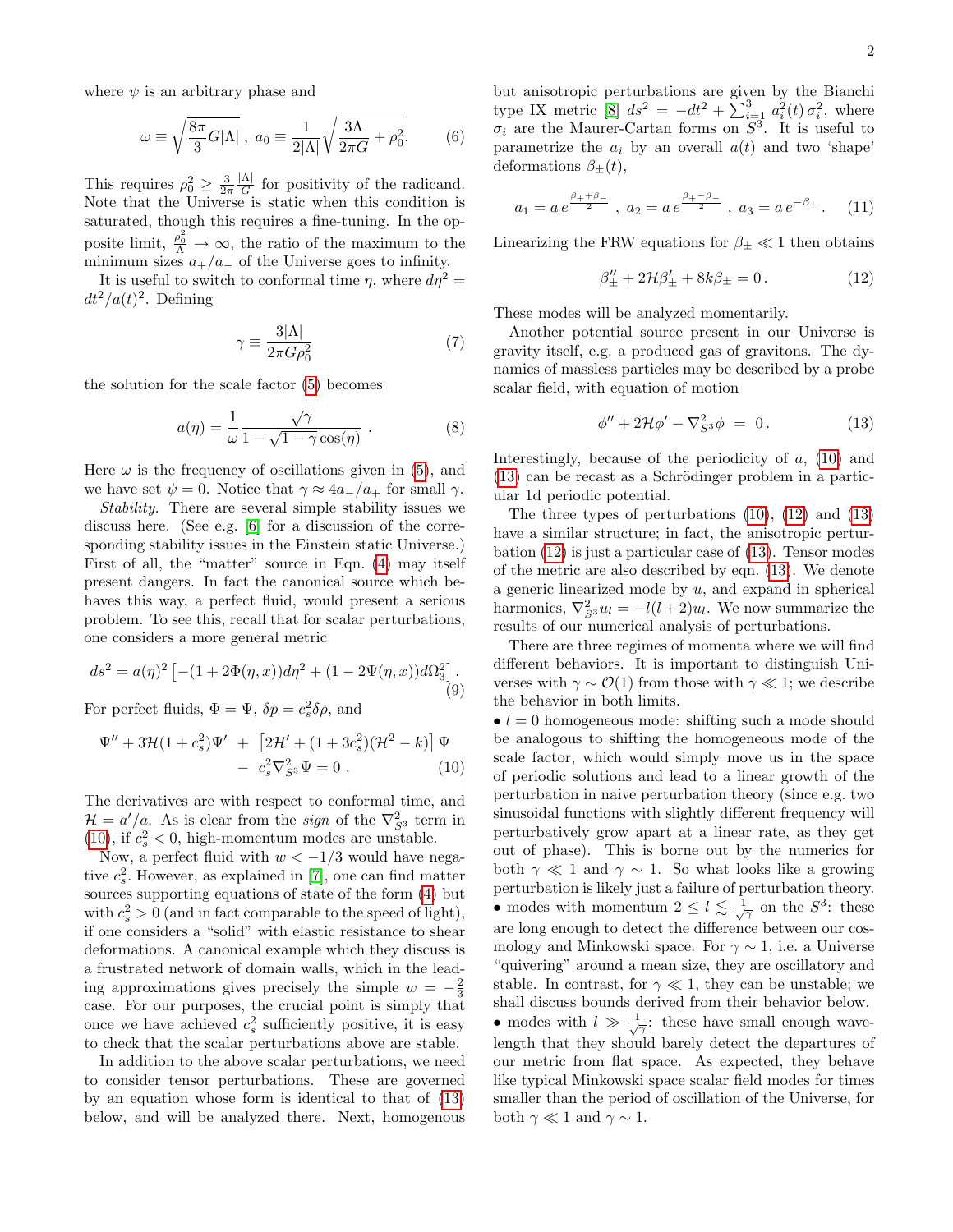The  $l = 1$  mode is special. The perturbations gov-erned by [\(13\)](#page-1-1) are stable for  $\gamma \sim 1$ ; on the other hand, the gravitational instabilities sourced by [\(10\)](#page-1-0) are always unstable for  $l = 1$ . For the case of a single-component perfect fluid, on which we have focused so far, this mode is absent from the physical spectrum:  $\partial_i \Psi_{l=1}$  generates a global rotation on the  $S<sup>3</sup>$  and hence is pure gauge. However, in multi-component systems there will generically be entropy perturbations; these contribute an inhomoge-neous term to [\(10\)](#page-1-0) and can source a physical  $l = 1$  mode. We find that the corresponding metric scalar mode  $\Psi_{l=1}$ grows for all  $\gamma$ , unlike the case of modes with  $l \geq 2$ . [\[26\]](#page-4-11)

However, even in these cases the  $l = 1$  mode may be absent due to different mechanisms. A simple variant of our setup would be to orbifold the  $S^3$  by a freely acting group in order to project out this mode. Orbifolding does not change the equations of motion but will project out modes from the spectrum. Further, nongravitational damping must be included. Collisionless damping (free streaming) occurs at a rate proportional to the frequency  $\omega_k$  of the mode. There is a range of  $\gamma$ for which the  $l = 1$  mode predicted by [\(10\)](#page-1-0) is completely killed by free streaming. The other fluids in the setup, including the domain wall network, may also have other collisional forms of damping that can reduce the growth of this mode. In what follows we will assume that the  $l = 1$  growing mode is absent.

To summarize, the Universes with  $\gamma \sim 1$  are classically stable at the linearized level and live forever. The Universes with  $\gamma \ll 1$  suffer from exponential growth (as a function of cycle number) of the finite momentum modes with  $l \ll \frac{1}{\sqrt{\gamma}}$ . We show the numerical analysis of the modes of eqn. [\(13\)](#page-1-1) in Figure [1](#page-2-0) for all three regimes of momenta and various values of  $\gamma$ . The metric scalar perturbations  $\Psi$  behave in a qualitatively similar way, although they exhibit a faster growth rate due to the gravitational backreaction included in eqn. [\(10\)](#page-1-0) [\[27\]](#page-4-12).

Classical and quantum destruction of the Universe. For  $\gamma \sim 1$ , the Universes we are studying are classically stable. For  $\gamma \ll 1$ , the exponential growth of the modes with  $0 < l < \frac{1}{\sqrt{\gamma}}$  clearly indicates that we should expect such a Universe to have a bounded lifetime. Can we tune this to allow a large number of oscillations within our regime of computational control?

The cross-over from exponential to oscillatory behavior in the numerical solutions at  $l \sim l_c = \frac{1}{\sqrt{2}}$ , together with basic attempts to fit the growing solutions, suggest a rough form for the growing modes

<span id="page-2-1"></span>
$$
u_l(N) \sim u_0 \exp\left(c\sqrt{1 - \frac{l^2}{l_c^2}} \times N\right) \tag{14}
$$

where  $c \sim O(1)$ , and  $u_l(N)$  denotes the value of the *l*th momentum mode after  $N$  oscillations, with starting vev  $u_0$ . We will compute when these modes grow sufficiently



<span id="page-2-0"></span>FIG. 1: Massless scalar field evolution in conformal time, for different values of momenta. The first plot shows the homogeneous  $(l = 0)$  solution with  $\gamma = 10^{-5}$ . The second plot corresponds to  $l = 2$  and  $\gamma = 0.225$ ; three cycles are included, showing the exponential growth in the amplitude. The third plot has  $l = 45$  and  $\gamma = 0.01$ , and shows a single cycle. The initial conditions are  $\phi(0) = 0$  and  $\phi'(0) = 1$ . The exponential growth whose beginning is shown in the middle figure would not be present for  $\gamma \sim 1$ .

to dominate the energy density, thus altering our solution. The ratio at a<sup>−</sup> of the energy density in the scalar perturbation to the domain wall network is given by

$$
\sum_{l} \frac{a^2 l(l+2) u_l^2}{a^3 \rho_0} \sim \frac{1}{M_P^2} \int^{l_c} dl \ l^2 u_l^2 \ . \tag{15}
$$

Using [\(14\)](#page-2-1), and evaluating the resulting integral in a saddle-point approximation, we find the dominant  $l$  is  $l_{saddle}^2 \sim l_c^2/N$ , and the energy ratio is thus

$$
\frac{\epsilon_u}{\rho} \sim l_c^2 \frac{u_0^2}{M_P^2} \exp\left(O(N) - O(\log N)\right) \,. \tag{16}
$$

So, backreaction from the classical scalar field becomes important after a number of cycles  $N_c$  given by

$$
N_c \sim \log\left(\frac{M_P^2 \gamma^{3/2}}{u_0^2}\right) \ . \tag{17}
$$

Classically, by tuning  $u_0$  to be small, we can obtain an arbitrarily large lifetime even for the systems with  $\gamma \ll 1$ .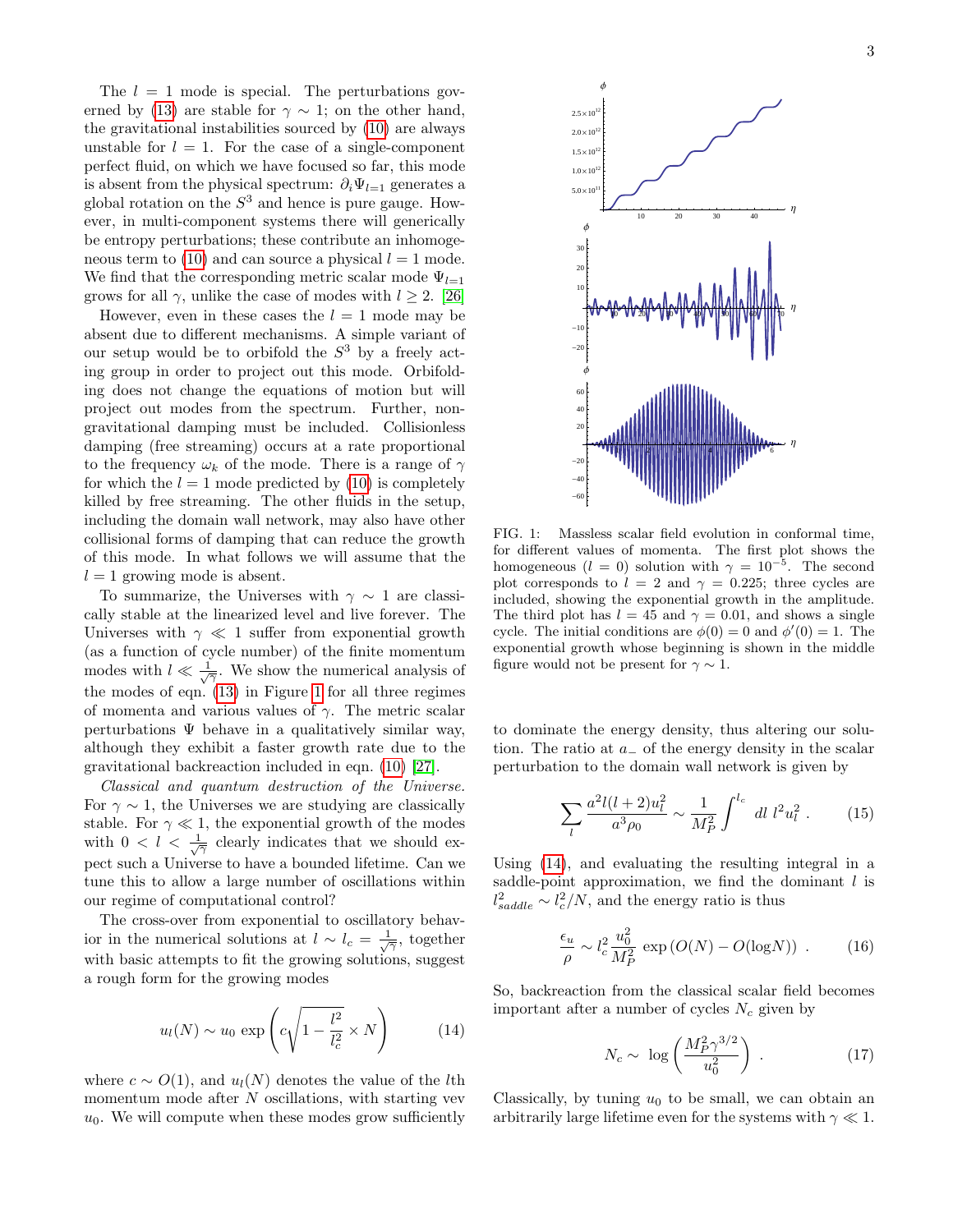Quantum mechanics is expected to induce an RMS value of  $u_0$ , preventing a classical tune from saving the Universe for  $\gamma \ll 1$ . Consider the scalar field [\(13\)](#page-1-1). To quantize the field, we impose canonical commutation relations on the canonically normalized scalar  $\chi \equiv a(\eta)\phi$ ,

$$
[\chi(\theta), \partial_{\eta} \chi(\theta')] = i\delta^{(3)}(\theta - \theta'), \qquad (18)
$$

where  $\theta$  coordinatizes the three-sphere. This implies that in the instantaneous ground state characterizing the scalar at a time when the Universe has scale factor a,  $a^2\phi_0^2 \sim 1$ . Now  $a_+ = \frac{2}{\omega\sqrt{\gamma}}$  and  $a_- = \frac{\sqrt{\gamma}}{2\omega}$  $\frac{\sqrt{\gamma}}{2\omega}$ . We may choose, as our initial quantum state, the instantaneous vacuum associated to any value of the scale factor. Choosing, for instance, the "natural" quantum vacuum associated with  $a = a_+$  (where the Universe is large and smooth and we have a natural expectation for the vacuum state), gives  $\phi_0 \sim \omega \sqrt{\gamma}$ . This gives a bound on the number of cycles

$$
N_c \sim \log\left(\frac{M_P\sqrt{\gamma}}{\omega^2}\right) \ . \tag{19}
$$

This can be made parametrically large for small values of Λ.

For  $\gamma \sim 1$  the solutions to [\(13\)](#page-1-1) are oscillatory, so the RMS values for various fields induced by quantum mechanics will not cause instabilities. Hence for these values of  $\gamma$ , the universe is stable against perturbative classical and quantum instabilities.

Non-linear instabilities. The above analysis of stability has been performed at the linear level. One may ask if this stability would persist at the non-linear level. Nonlinear interactions could cause the oscillating scale factor to excite higher energy modes of the system. Such excitations will lead to the continuous production of entropy, destroying the periodic nature of the solution, potentially leading to a crunch initiated by the produced entropy. In the context of the present work, this discussion is pertinent in the case  $\gamma \sim 1$  where we have stability at the linear level. While there are non-linear couplings between the oscillating scale factor and higher energy excitations, these couplings result in excitations only when the higher energy excitations are sufficiently close to an integer multiple of the frequency of the oscillating scale factor [\[12\]](#page-4-13). A priori, the higher energy excitations in this system are not integer multiples of the oscillating scale factor. Hence it is possible that the system could be completely stable at the non-linear level. It is also possible, however, that a linear combination of these higher energy excitations may be sufficiently close to an integer multiple of the frequency, resulting in continuous excitation of such modes and entropy production.

In general this is a difficult question, as evidenced by the fact that the non-linear stability of Minkowski space was only recently established [\[14\]](#page-4-14). Such an analysis is thus beyond the scope of this work. We point out though that the case of the oscillating universe with  $\gamma \sim 1$  is quite

different from typical thermodynamic systems where we expect continuous entropy production. In a typical thermodynamic system, there are a large number of modes that are roughly degenerate with some initial excitation. Due to this large degeneracy, it is relatively easy to satisfy the conditions necessary for efficient excitation of other modes through non-linear interactions. In the case of the oscillating universe with  $\gamma \sim 1$ , however, the modes that can be excited by such non-linear couplings are at higher energy. Furthermore, as the degeneracy of the modes increases, so does their energy, in contrast with typical thermodynamic systems where there are a large number of low energy modes. We are unaware of concrete arguments that establish the generation of entropy in systems that share the spectrum of this oscillating universe. One might expect such high energy modes to decouple from the low frequency excitations of the scale factor, potentially leading to an eternal universe.

Nonperturbative instabilities. Another class of instabilities arise from nonperturbative processes, such as tunneling to other vacua, black hole nucleation and/or collapse of the domain wall network. Therefore, we may expect a finite (but exponentially long) lifetime from nonperturbative instabilities, even in perturbatively stable models. An example of such an instanton was found in [\[13\]](#page-4-15), following the first version of our work. Assuming that the classical theory is valid for arbitrarily small scale factors, they constructed a Euclidean solution where the simple harmonic universe with  $\gamma \sim 1$  tunnels to  $a \to 0$ with a rate  $P \sim \exp(-3/(16G^2|\Lambda|))$ . In this case, the universe would be metastable, with an exponentially long lifetime.

However, it is important to stress that the instanton of [\[13\]](#page-4-15) is singular, and both its existence and the predicted value of the decay rate may depend on physics at some UV (or even the Planck) scale. Furthermore, it is not clear whether this solution gives the leading contribution to the decay rate. Although we may expect that there are nonperturbative instabilities, a full analysis will require a concrete (possibly UV-complete) model for the simple harmonic universe, which would be an interesting direction for future work.

Conclusions and Questions. Our model with  $\gamma \sim 1$ seems to provide an example of an eternal universe without singularities. This universe is both classically and quantum mechanically stable against small perturbations at linearized level. It avoids many problems with eternal bouncing cosmologies [\[15](#page-4-16)[–19\]](#page-4-17). Possibly, however, the background "solid" could have microscopic dynamics that produce entropy, leading to a singularity even in our seemingly eternal models. This is an interesting, but model-dependent, question. We have focused on modelindependent bounds here. This raises the question, can we prove a 'quantum singularity theorem' that applies to closed Universes, without assuming unphysical energy conditions?